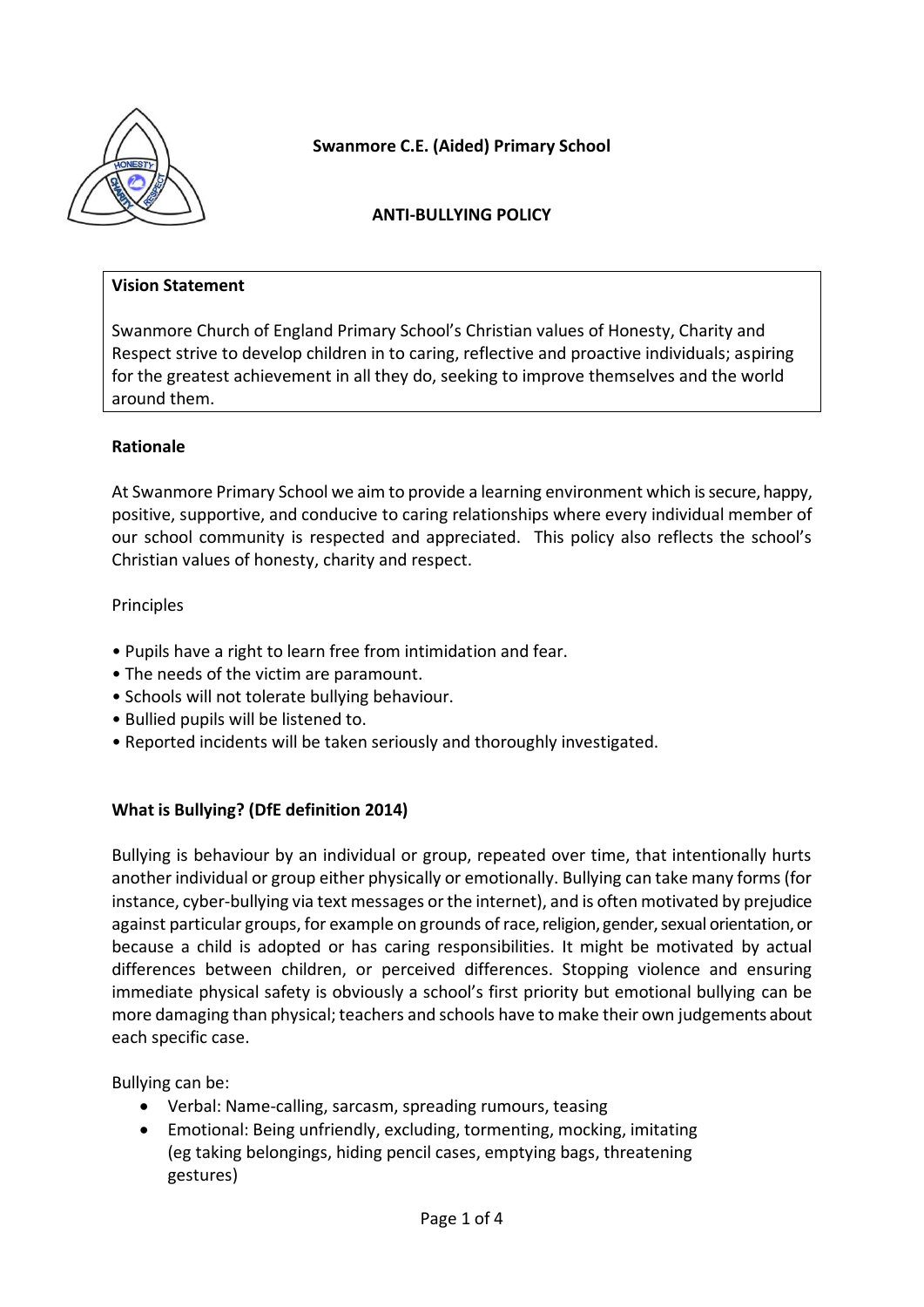- Physical: Pushing, kicking, hitting, punching or any use of violence
- Sexual: Unwanted physical contact or sexually abusive comments
- Cyber: Malicious use of the internet and mobile phones including social networking sites, email, video, texts and calls
- Prejudice: Showing prejudice, which can develop into bullying
- Racist: Racial taunts, graffiti, gestures etc.
- Homophobic: Negative attitudes towards homosexuality and use of homophobic language

# **Identifying Bullying**

At Swanmore Primary school we are committed to ensuring the children's safety and well-being. It is therefore of utmost importance to take any allegations of bullying seriously and ensure that they are investigated and followed up.

To support this the children, during 'Friendship week (anti-bullying)', adopted a principle of identification that was worked on by the School Council.

There are three tiers to this identification.

If someone says or does something that is unintentionally hurtful, and they only do it once, they are being **RUDE**. If someone says or does something that is intentionally hurtful, and they only do it once, they are being **MEAN**. If someone says or does something that is intentionally hurtful, and they keep on doing it, even if you ask them to stop, that is **BULLYING**.

At Swanmore Primary School we also recognise and follow the acronym S.T.O.P when identifying if behaviour is bullying; this stands for:

- S- several
- T- times
- O- on
- P- Purpose.

What will the school do to stop bullying occurring?

- Raise awareness through the curriculum and whole school assemblies, eg circle time, PDL, themed weeks, school council discussions.
- Give pupils opportunities to talk about bullying in general.
- Supervise key areas of the school.
- Establish a procedure for investigating incidents.
- Promote an atmosphere of openness, encouraging anyone who is being bullied to report to an adult.
- Provide children with a system where instances of bullying can be reported in confidence.

# The Responsibilities of Staff

Our staff will:

- Foster in our pupils self-esteem, self-respect and respect for others
- Demonstrate by example the high standards of personal and social behaviour we expect of our pupils.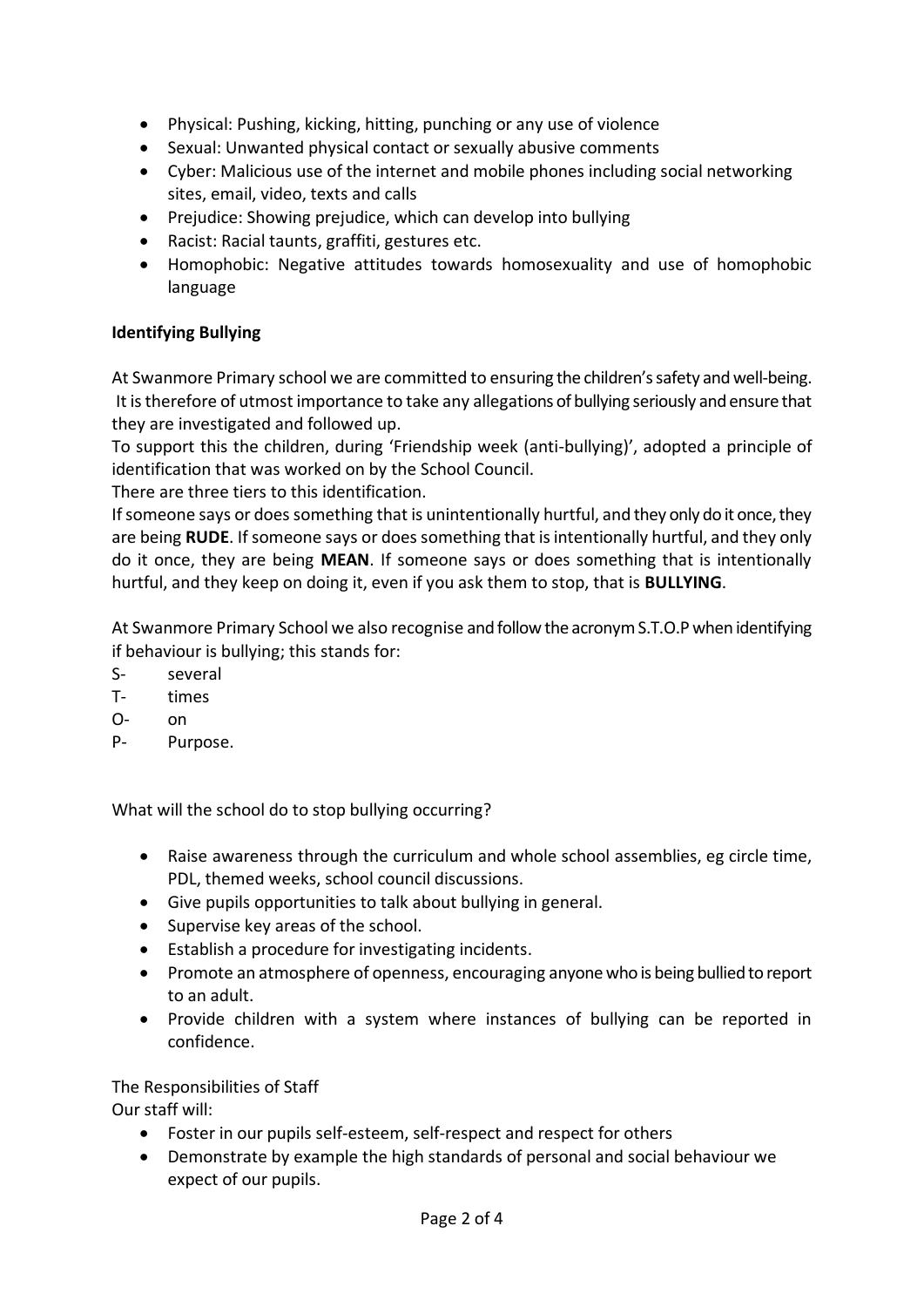- Discuss bullying with all classes, so that every pupil learns about the damage it causes to both the child who is bullied and to the bully and the importance of telling a teacher about bullying when it happens.
- Be alert to signs of distress and other possible indications of bullying.
- Listen to children who have been bullied, take what they say seriously and act to support and protect them.
- Report suspected cases of bullying to (a member of the Senior Leadership Team/DSL).
- Follow up any complaint by a parent about bullying, and report back promptly and fully on the action which has been taken.
- Deal with observed instances of bullying promptly and effectively, in accordance with agreed procedures.

When bullying is reported, it will be managed through:

- 1. Listen to the child's concerns, recording their account with dates and names. Types of behaviours and regularity will be explored to gain as full as understanding as possible.
- 2. Teachers will speak with the child/ren involved and gain an understanding of their perspective and record their findings on the same behaviour record sheet.
- 3. The reporting child will speak to the same adult should there be any issues, so the 'adult builds a picture'.
- 4. Where concerns are reported from parents, the teacher will feed back to them as soon as is practicable.

When bullying behaviours are identified:

- 5. Teachers will share with the parents of the children so they are aware.
- 6. Where behaviours are bullying, the issue will be passed to the headteacher or deputy headteacher to follow up on. Otherwise the behaviour will be managed in accordance with the school's behaviour policy.

The Responsibilities of Parents

We ask our parents to support their children and the school by:

- Watching for signs of distress or unusual behaviour in their children, which might be evidence of bullying.
- Advising their children to report any bullying to their class teacher (or a member of staff) and explain the implications of allowing the bullying to continue unchecked, for themselves and for other pupils.
- Advising their children not to retaliate violently to any forms of bullying.
- Being sympathetic and supportive towards their children, and reassuring them that appropriate action will be taken;
- Keep a written record of any reported instances of bullying.
- Informing the school of any suspected bullying, even if their children are not Involved.
- Co-operating with the school, if their children are accused of bullying, try to ascertain the truth and point out the implications of bullying, both for the children who are bullied and for the bullies themselves.